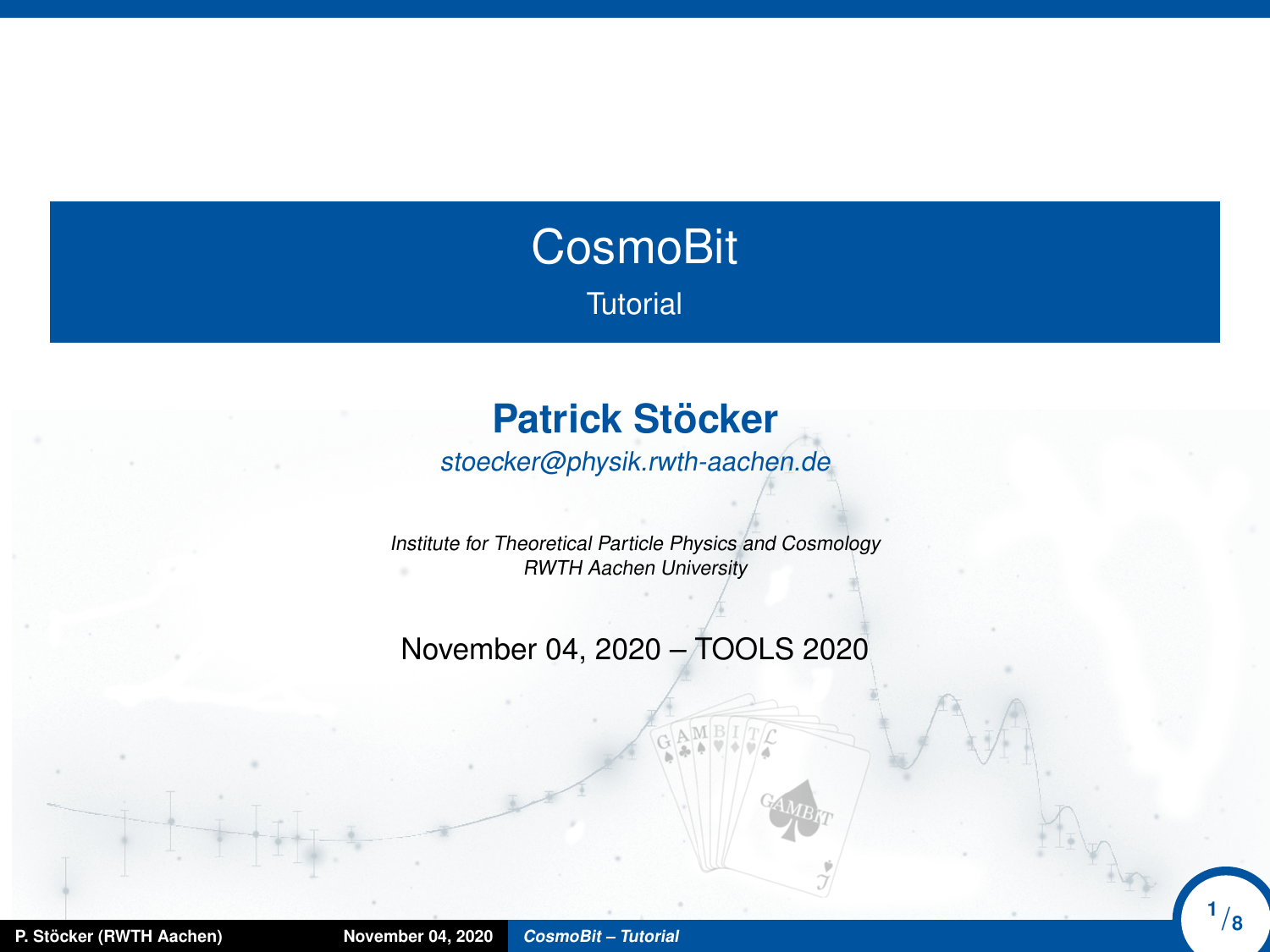# Before you get started

Installing GAMBIT

- $\triangleright$  For this tutorial you will find the following two papers very helpful
	- ▶ The main paper of GAMBIT [arXiv:1705.07908](https://arxiv.org/abs/1705.07908)
	- ▶ The ScannerBit paper [arXiv:1705.07959](https://arxiv.org/abs/1705.07959)
	- ▶ The CosmoBit module paper [arXiv:2009.03286](https://arxiv.org/abs/2009.03286)
- $\triangleright$  You need to have version 1.5.1 of GAMBIT. You can either ...
- ► ... download GAMBIT and build it yourself
	- ► Go to https://gambit.hepforge.org/downloads/?f=GAMBIT and download the latest version
	- $\blacktriangleright$  Alternatively, clone from https://github.com/GambitBSM/gambit\_1.5
	- $\blacktriangleright$  Follow the steps in appendix A of the CosmoBit module paper to build gambit and all required backends.
- $\blacktriangleright$  ... use one of our precompiled docker images (We recommend to do this)
	- $\blacktriangleright$  Make sure that you have docker installed and that you have the user rights to run it. This may require to add yourself to the docker group (If in doubt, stackexchange is your friend).
	- $\triangleright$  Be aware that the image will require quite a lot of disk space (as you are about to get a full installation of GAMBIT and all its default backends). Please have about 15-20 GB reserved. The download itself is compressed (∼4.5 GB)
	- $\blacktriangleright$  Get the image by executing **docker pull gambitbsm/gambit-pippi:1.5.1-ubuntu-py2**
	- $\blacktriangleright$  After yopu pulled the image, execute it with **docker run -it gambitbsm/gambit-pippi:1.5.1-ubuntu-py2**

In either case, be aware that it may take some time to build gambit / download the docker image. Please make sure to get everything ready ahead of time.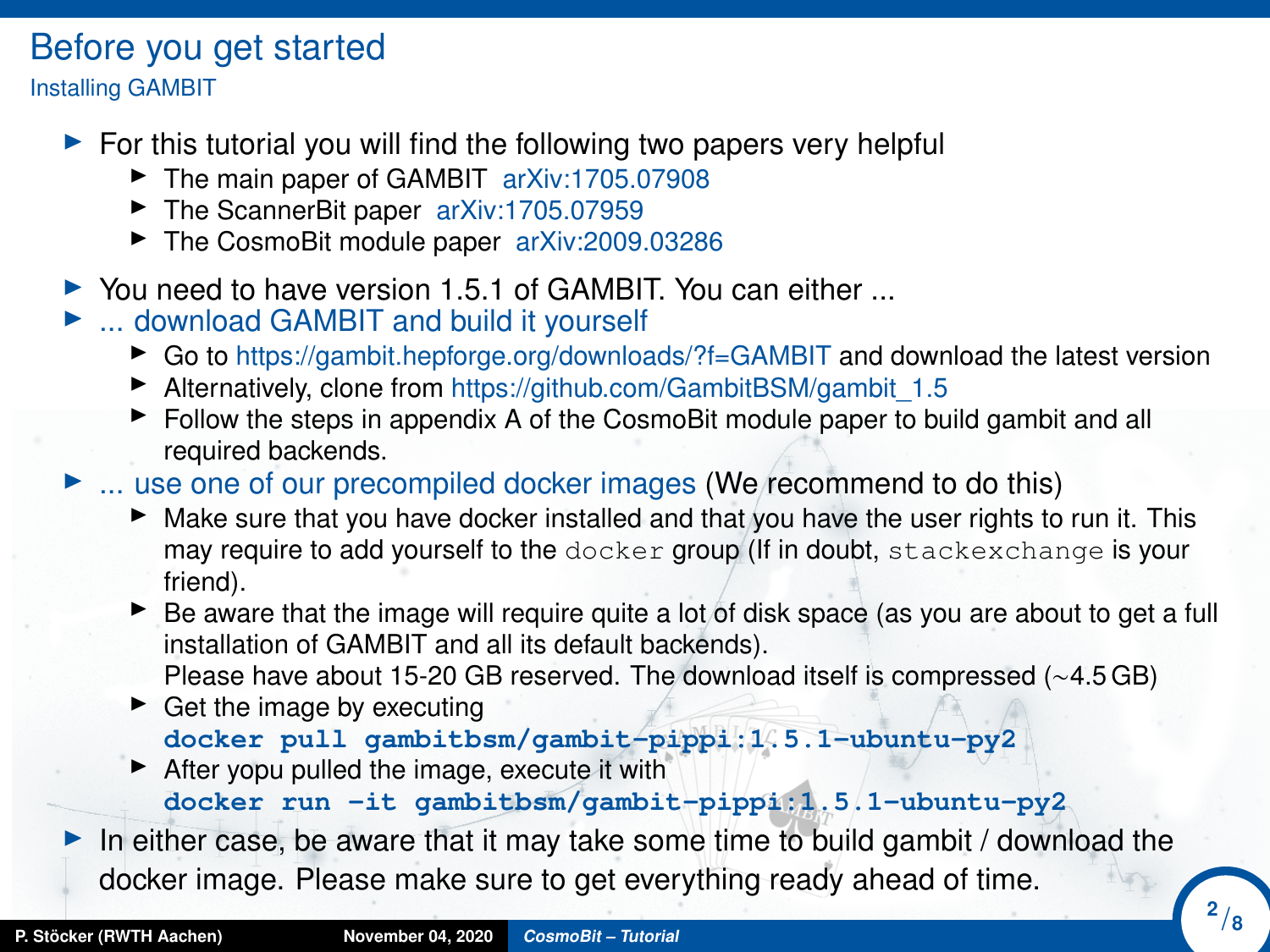### Using the GAMBIT diagnostics system

- $\triangleright$  Before we get started let's have a look on the diagnostics system of GAMBIT
- $\blacktriangleright$  Let's check which backends are currently installed
	- ▶ Run . / gambit backends, and verify that AlterBBN, classy, DarkAges, MontePythonLike, MultiModeCode, and plc are installed
- $\blacktriangleright$  The diagnostics system can also be used to get a short description for a given capability and a list of the functions / modules that provide this capability by running **./gambit <capability>**
	- In Run . /qambit H0. You should see that there are two possibilities to get  $H_0$ . It can either be directly taken from the LCDM model or it can be used as a derived quantity of the classy backend
- $\triangleright$  Similarly, the diagnostics system can also be used to get a short description of a given model and its parameters by running **./gambit <model>**
	- **I** Run *./gambit LCDM* and *./gambit LCDM* theta. How does this model differ from the definition of ΛCDM that you are accustom to? What is the difference between LCDM and LCDM theta?
- $\blacktriangleright$  For further information on the diagnostics system, please have a look on section 10.4 of the main GAMBIT paper.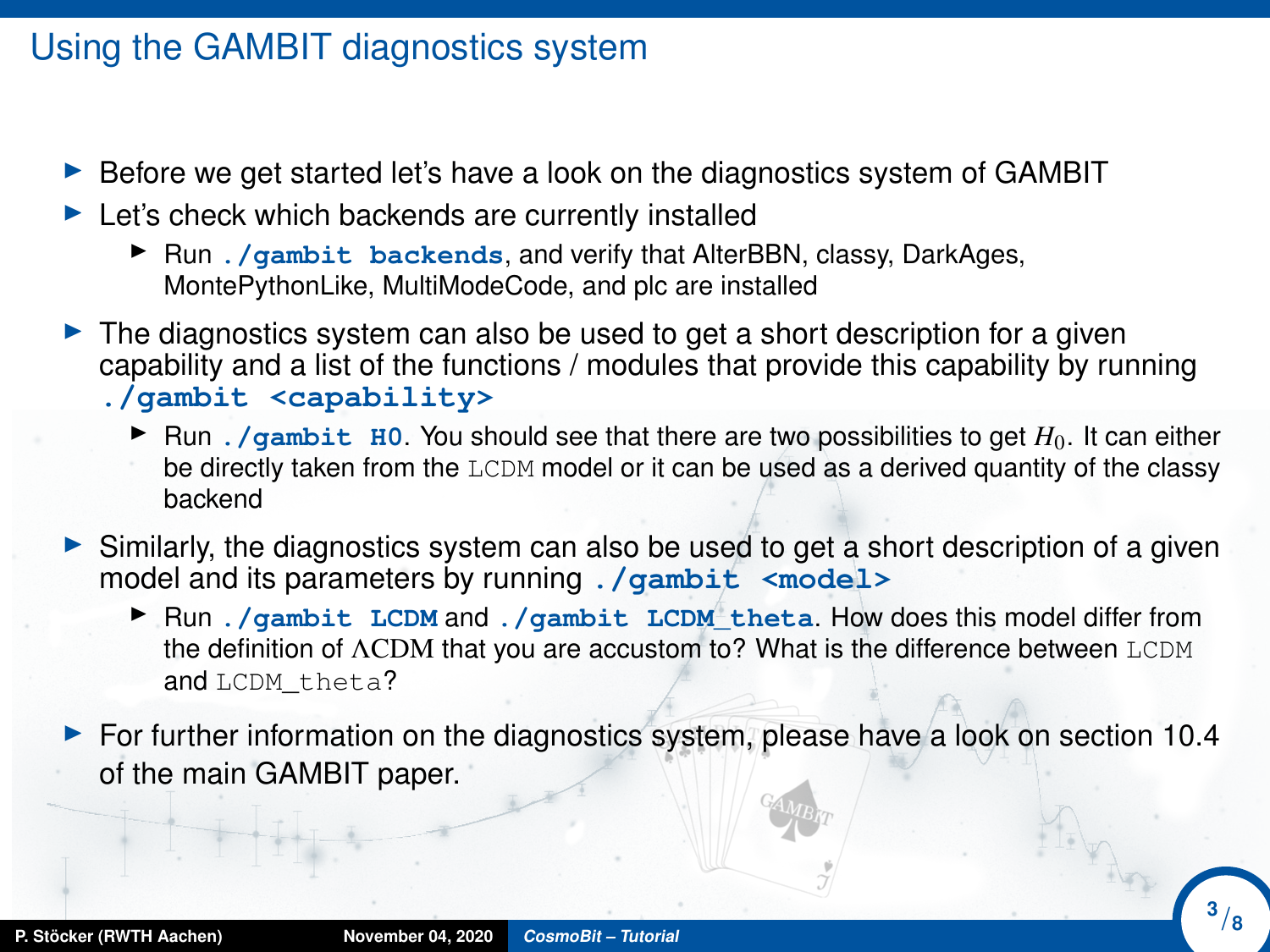$\triangleright$  To run a scan with gambit the command is:

#### **./gambit (-d) (-r) -f <input\_file.yaml>**

- $\triangleright$  The  $-d$  flag can be used to initiate a dry run. This can be done to validate whether your input file leads to an unique dependency tree
- I When using the  $-r$  flag, you will restart the scan and delete all previous outputs
- $\triangleright$  You can choose between three different tutorials (You can also do all of them, if you like)
	- If you just want to get a quick overview of what CosmoBit has to offer and you want to do a few quick runs for a few parameter points, go for Tutorial A
	- If you are keen to modify an existing input file to perform a new scan, then I suggest to give Tutorial B a go
	- If you want to get your hands dirty with adding a new model and implementing the needed functions, Tutorial C is worth a try
- $\blacktriangleright$  Please be aware that you need to recompile GAMBIT when you choose Tutorial C. This can take a fair amount of time and requires enough memory. If you are also interested in one of the other two options, consider to do them first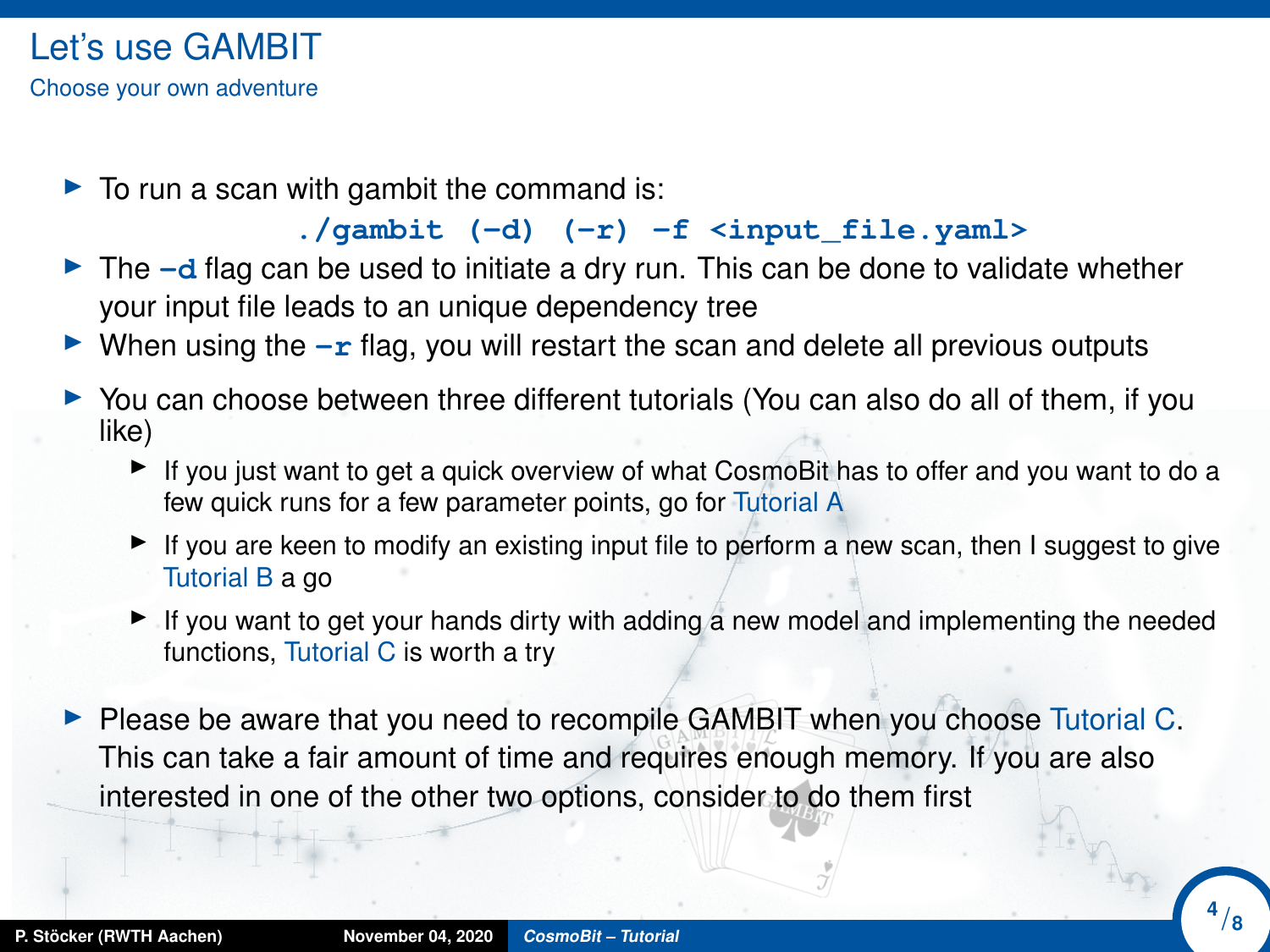## Tutorial A

- ▶ Let's start with running yaml\_files/CosmoBit\_quickstart.yaml. This will run the scan for two random points and will also print out some useful debug information on screen such as the full set of model parameters and a breakdown of the likelihood contributions that were calculated
- If you want to disable these messages, you have to set **debug:** true to **debug: false** in the **KeyValues** section at the bottom of **yaml\_files/CosmoBit\_quickstart.yaml**
- ► To increase the number of points, you can increase the value of point\_number: 2 to something like 10 in the **Scanner** section of the YAML file
- In a realistic scan you would not scan randomly through the parameter space; you would rather use a dedicated scanning algorithm. To this end, you need to exchange the random scanner by multinest by setting **use\_scanner: random** to **use\_scanner: multinest**

 $\blacktriangleright$  The given settings for multinest refer to the settings that were chosen to produce the results shown in figure 5 of the module paper. Running these on your local machine will take a lot of time. Please consider to decrease the settings to something like **tol: 0.1** and **nlive: 200**

 $\triangleright$  To finish this low resolution scan in a finite amount of time, consider to run it on multiple MPI processes. For 6 MPI processes run

**mpirun -np 6 ./gambit -f <input\_file.yaml>**.

The scan will then take about 30 mins to finish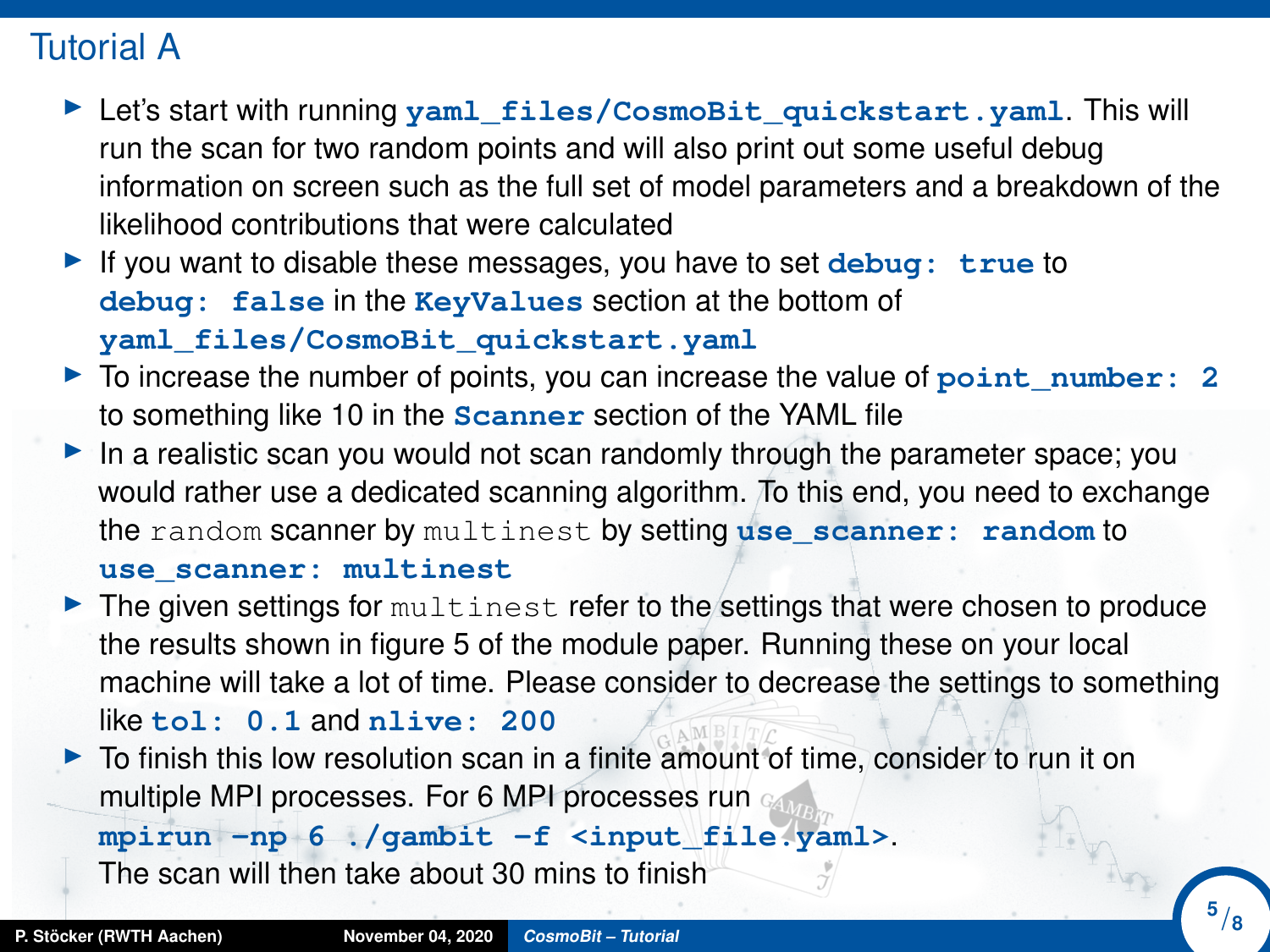## Tutorial B

- **I** Let's start with running yaml\_files/CosmoBit\_tutorial.yaml
- $\triangleright$  This YAML file has a lot of useful comments and will show you all possible inputs that are relevant for the capabilities of CosmoBit. Please feel free to play around with the option and try to run the file again to see how this affects the scan.
- $\triangleright$  When you feel ready, I want like you to create an input file for a modified scenario of **yaml\_files/CosmoBit\_quickstart.yaml**
	- ▶ Create a copy of yaml\_files/CosmoBit\_quickstart.yaml and call it **yaml\_files/CosmoBit\_tutorial\_B.yaml**
	- ▶ All files of the scan should be redirected to runs/CosmoBit\_tutorial\_B. Can you please change this?
	- ► So far, there is no  $\Delta N_{\text{eff}}$  assumed. I would like you to include a model that represents some dark radiation content that is the same at BBN and at recombination. It should be scanned with a flat prior in the range  $[0.0, 2.0]$ .
	- with a flat prior in the range [0.0, 2.0].<br>► So far, we assume that the CMB temperature is constant. Can you please change it such that it is scanned over with a Gaussian prior according to the FIRAS measurement
	- <sup>2</sup>.72548 K <sup>±</sup> <sup>0</sup>.00057 K. I Now I want you to include the Planck likelihoods. In particular I want you to include the highl\_TTTEEE, lowl\_TTEE, and lensing likelihood of the 2018 data release. Keep in mind that the Planck likelihoods come with nuisance parameters that need to be scanned with appropriate priors. In the folder  $\text{yam1}_f$  files/include/ you will find helpful files.
	- I would like that the result of MontePython's  $sh0es$  likelihood is included as an observable but should not be used to drive the scan. Can you help me here?
	- ► Switch to the MultiNest scanner and reduce the setting to 500 live points and a tolerance of 0.1
	- $\triangleright$  Now that everything is prepared, disable the debug messages

**6** /**8**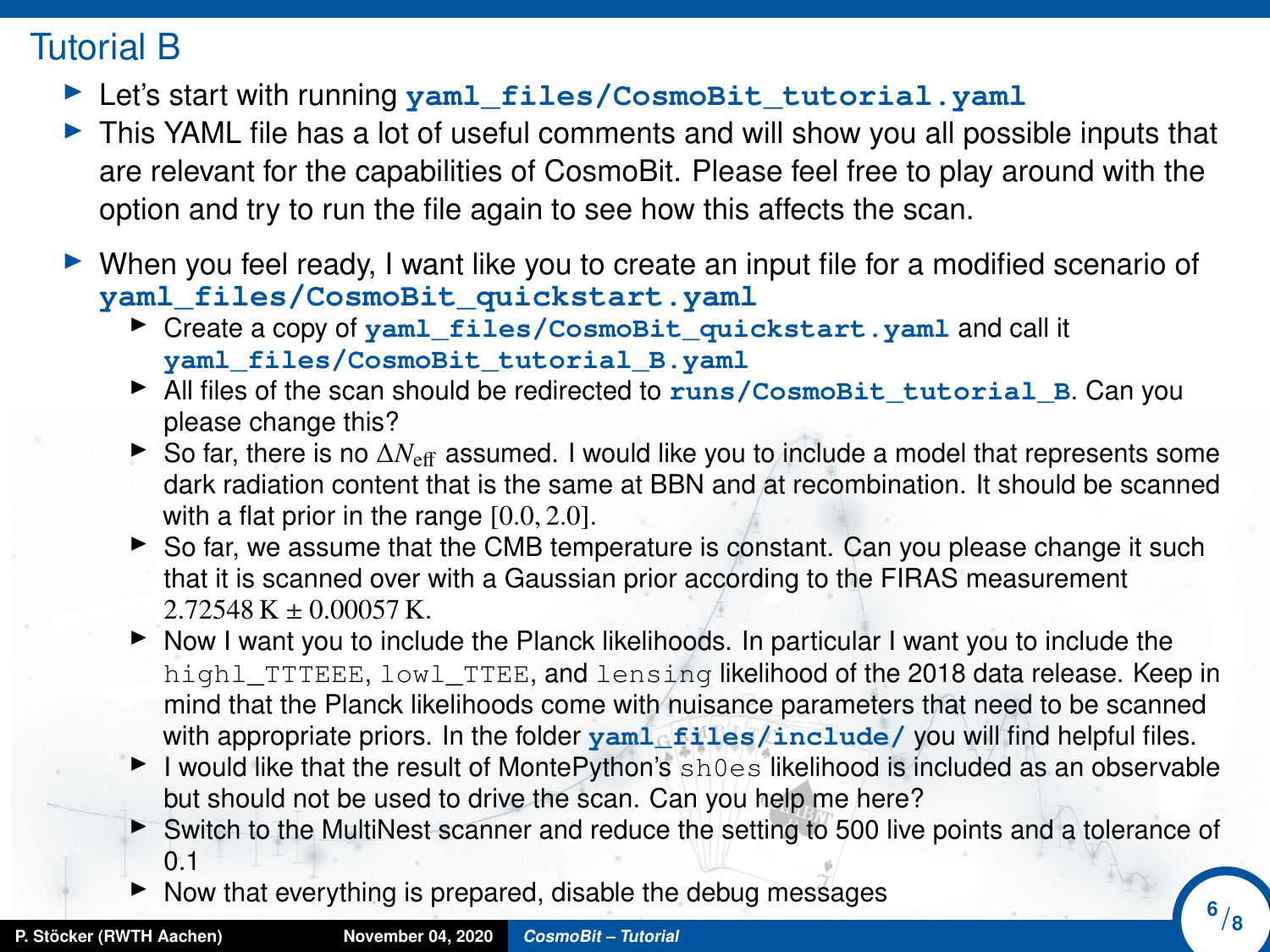## Tutorial C

- $\triangleright$  For this tutorial I would simply like you to follow one of the 'how-to' instructions that are provided in the appendix of the module paper. You can choose between ...
	- ► ... adding a dark energy model as described in the paragraph 'Setting CLASS input for a **new model**' of appendix C.2. Please note that this already assumes that the model **DE\_model** is defined.
	- **■** ... adding an annihilating dark matter model  $χγ → π<sup>0</sup>π<sup>0</sup>$  as outlined in the paragraph **implementing a new model of energy injection** of appendix C 3 π '**Implementing a new model of energy injection**' of appendix C.3
- $\triangleright$  After you have implemented the changes, go to the build folder and run **make gambit**. As pointed out before, this will take some time
- $\triangleright$  Add the newly-defined models to a YAML file and try to execute it. Keep in mind to choose sensible values for the parameters